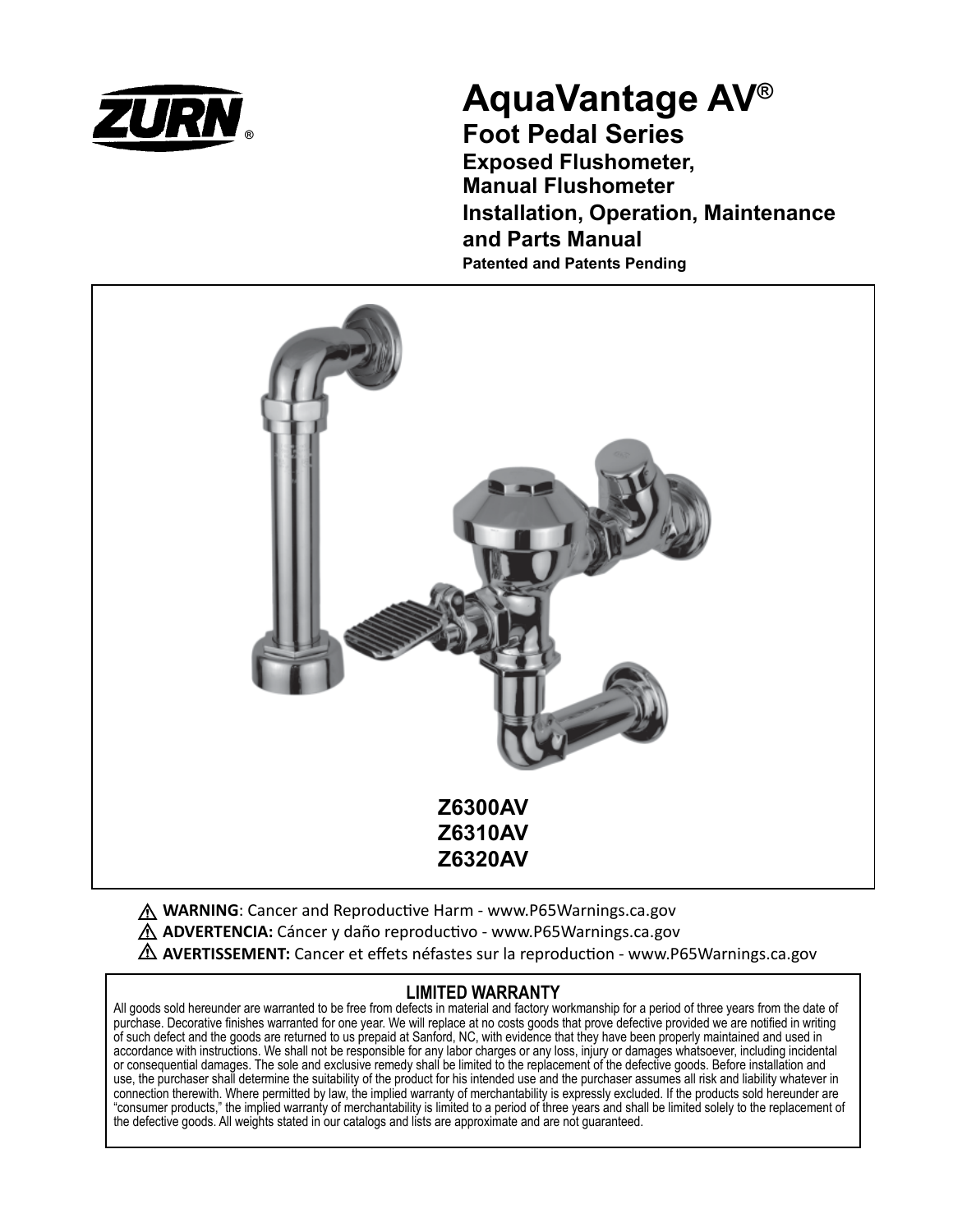# **AquaVantage Rough-In, Product Specification, Models, and Options**

**ENGINEERING SPECIFICATION: ZURN AquaVantage® 'AV' Exposed Flush Valve** - Exposed, quiet diaphragm type, chrome-plated flushometer valve with a polished exterior. Complete with Zurn's AquaVantage TPE, chloramine resistant, dual seal diaphragm with a clog resistant, triple filtered by-pass. The valve is ADA compliant with a non-hold-open and no leak handle feature, high back pressure vacuum breaker, ne-piece hex coupling nut, adjustable tailpiece, spud coupling, and flange for spud connection. Control stop has internal siphon-guard protection, vamdal-resistant stop cap, sweat solder kit, and a cast wall flange with setscrew. Internal seals are made of chloramine resistant materials.

### **MODELS**

Z6300AV - 1-1/2" Urinal Valve with top spud connection

Z6310AV - 1-1/2" Water Closet Valve with back spud connection

Z6320AV - 3/4" Urinal Valve with top spud connection

- **FLOWS**
- -WS1 Low Consumption 1.0 Gal. for Urinal, 1.6 Gal. for Water Closet
- -FF Full Flow 3.0 Gal. for Urinal, 4.5 Gal. for Water Closet
- -HET High Efficiency 1.28 Gal. for Water Closet
- -ULF Ultra Low Flow 0.125 Gal. for Urinal



**Z6300AV Z6310AV**





**Z6320AV**

FV535 Rev. A 7/17/18 Page 2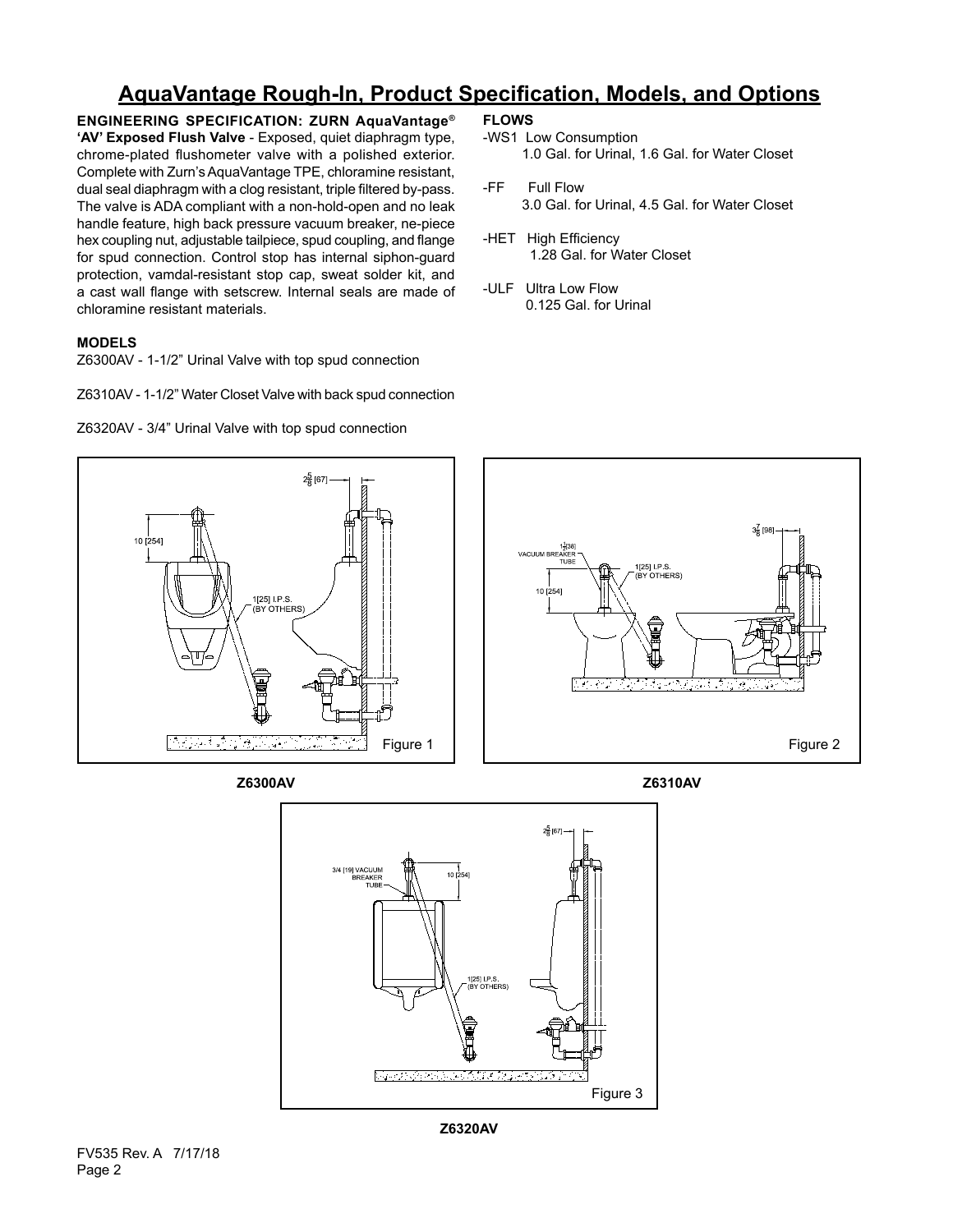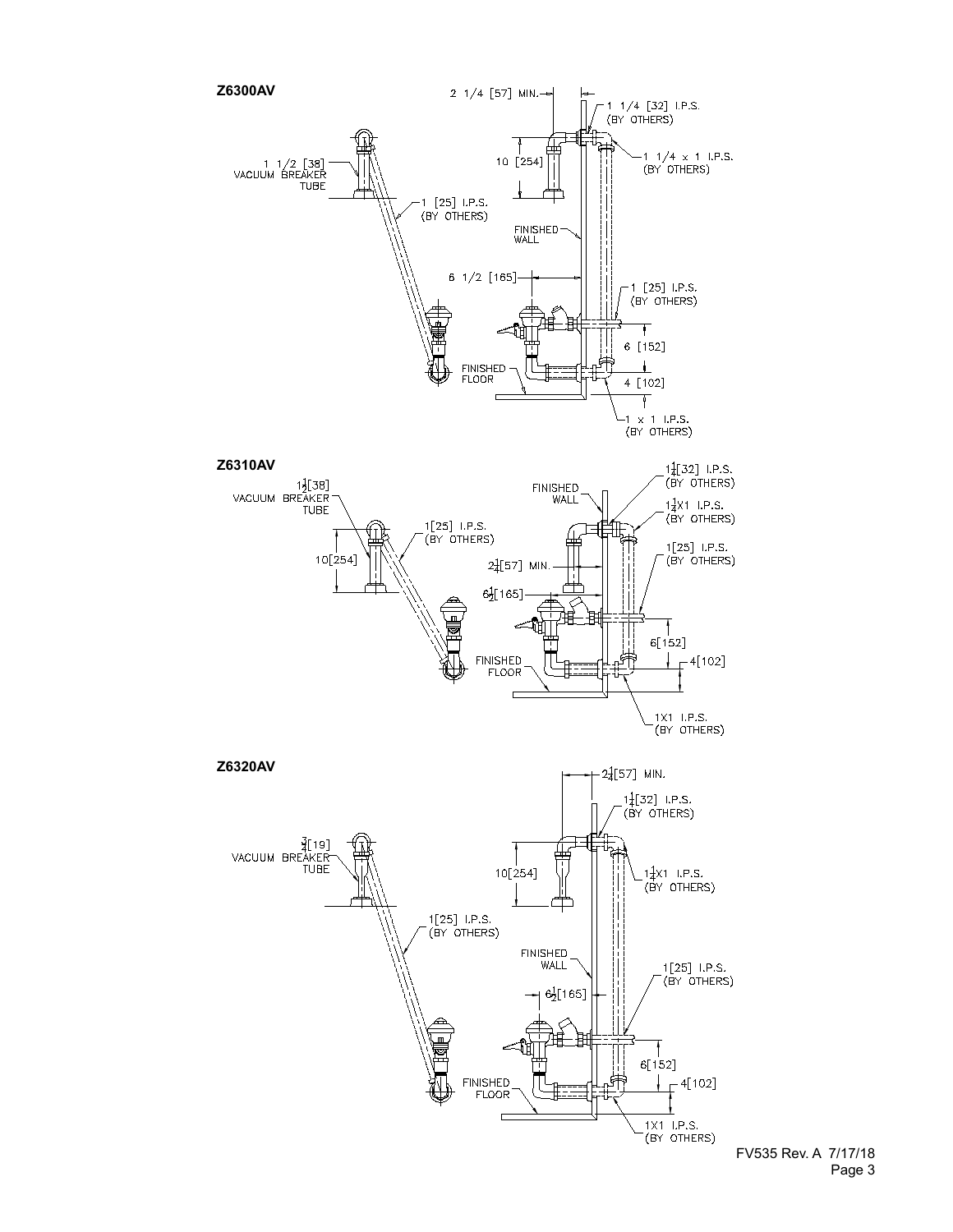# **Sweat Solder Adaptor Installation Instructions**

### Important:

- All Plumbing is to be installed according to state and local codes and regulations.

- Water supply lines need to allow proper water flow for each fixture.

- Flush all lines of any debris before making connections.

- Do not use pipe sealant or plumbing grease on any fitting other than the control stop inlet.

The AquaVantage® valve is designed to operate under various water pressures with recommended range between 10 and 100 psi (69 to 689 kPa). Each Zurn valve is tested for proper performance at the factory before being shipped. Consult the product pages of the catalog for available flow options.

Most low consumption fixture (1.6 gallon) require a minimum of 25 psi running pressure through the valve to obtain proper evacuation. When installing your quality Zurn valve it is recommended that to protect the polished finish you do not use a toothed wrench. This will cause gouges and scratches on your valve.

### **Step 1**

Measure distance from finished wall to centerline of fixture spud; cut water supply pipe 1-1/4" shorter than this measurement. Chamfer O.D. and I.D.



### **Step 2**

Slide threaded adapter onto supply pipe until shoulder stops on end of pipe. Then sweat-solder the adapter to water supply pipe.



### **Step 3**

Measure from finished wall to first thread of adapter for length of chrome tube. Cut chrome tube this length 'x'.



### **Step 4**

Slide wall escutcheon over chrome tube and slide both chrome tube and wall escutcheon over supply pipe pushing the wall escutcheon all the way to the wall.







### FV535 Rev. A 7/17/18 Page 4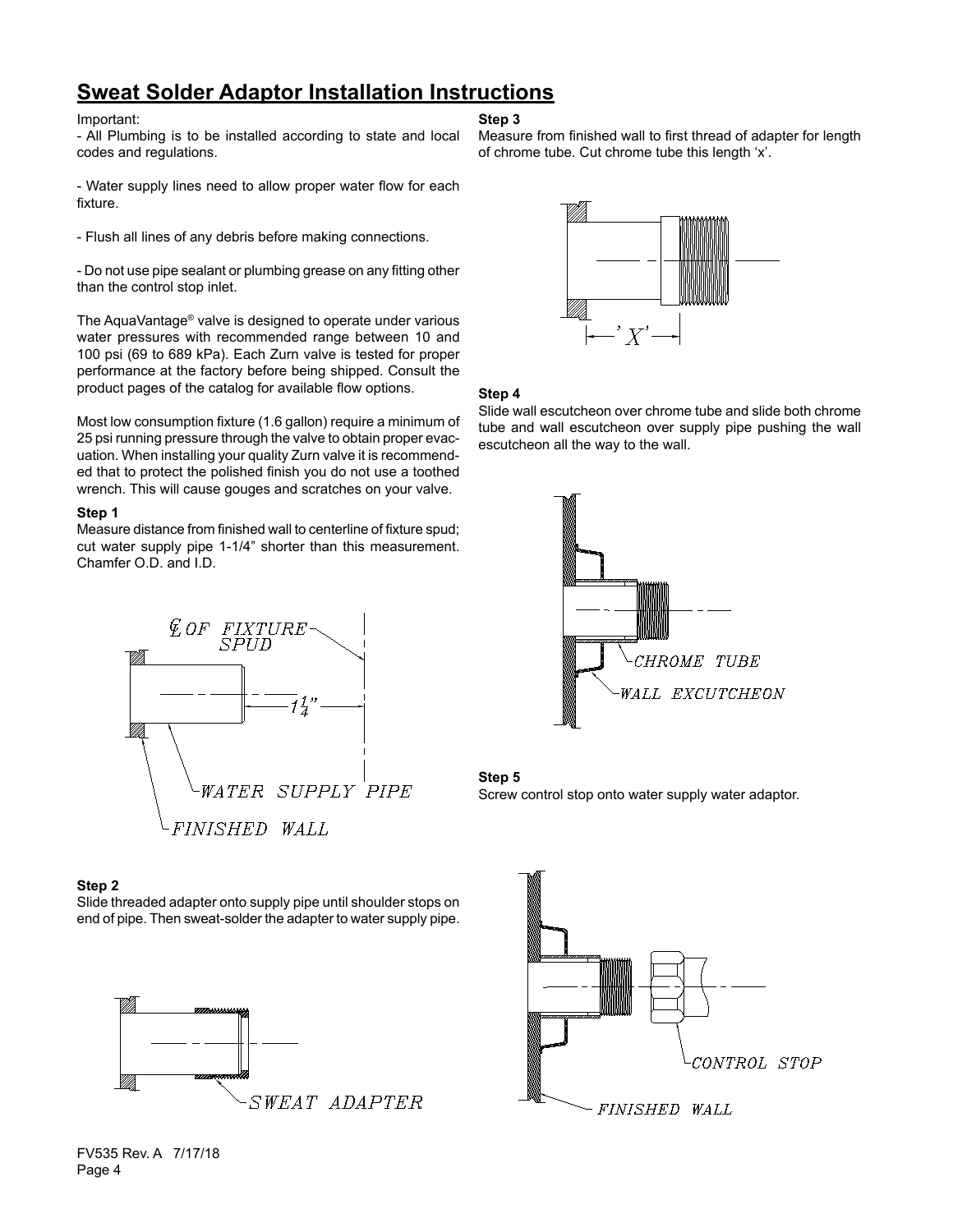# **AquaVantage Installation Instructions**

**1.** Install ground joint tailpiece onto sweat solder adapter. Connect straight stop onto ground joint tailpiece using thread compounds on male NPT threads only as needed.

# Ø

**2.** Connect sweat solder adapter and 1" cover tube to 1 x 1 IPS water line outlet pipe using 1-1/4 x 1 IPS elbows as needed per figures 1, 2 or 3 on page 2. Connect 1 1/2 to 1 1/2-27 threaded elbow to 1 1/4-27 thread tube and slide escutcheon over tube for both water outlet from valve and water outlet to fixture for step #6.





**6.** Connect IPS water outlet to 1 1/4-27 threaded tube and

**7.** Install flush tube assembly into spud fixture and thread onto

tighten escutcheon.

IPS water line.

**8.** Hand tighten spud nut and vacuum breaker tube nut to fixture and flush valve. Adjust the valve assembly for plumb. Tighten fixture nut, vacuum breaker tube nut and lock nut with spanner wrench.

**9.** Insert handle gasket onto pedal assembly and tighten to valve body.

**10.** Open stop fully and check for leaks, adjusting for plumb as necessary.

**3.** Insert the flush valve tailpiece into the stop valve and hand tighten the lock nut to the stop valve. Plumb the entire unit.



**4.** Install 1" street elbow onto flush valve body outlet.



**5.** Determine the length of the vacuum breaker tube as necessary to fit, to the required length. Insert the vacuum breaker into the vacuum breaker tube and slide the tube nut up the body. Attach to the 1 1/2-1 1/4-27 threaded elbow. Slide on spud gasket and nut.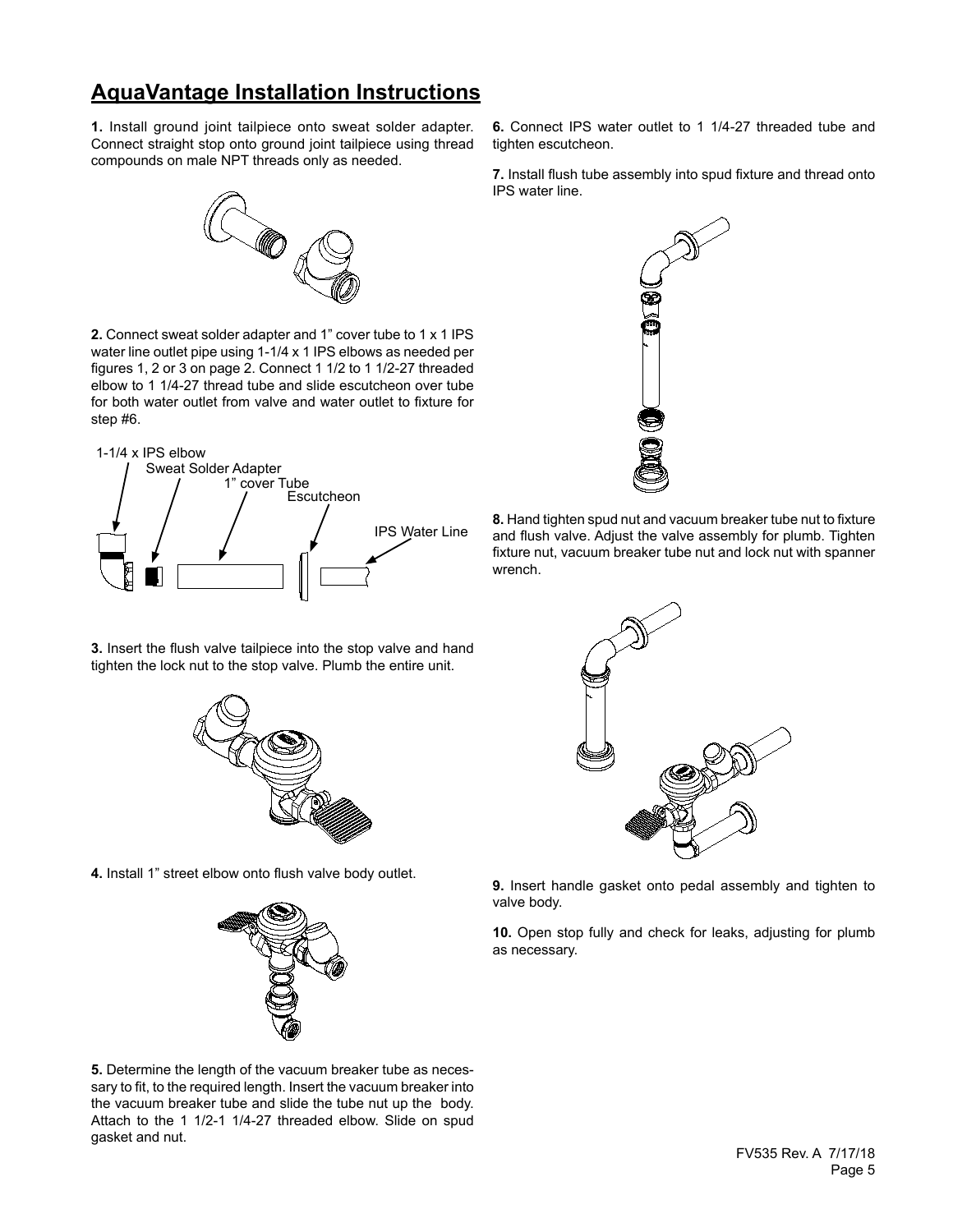### **Contents:**

- 1.) Wall Escutcheon (3) 2.) 1 1/4-27 Threaded Tube (1) 3.) 1 1/2 to 1-1/4-27 Threaded Elbow (1) 4.) Vacuum Breaker (1) 5.) Vacuum Breaker Tube (1) 6.) Vacuum Breaker Tube Nut (1) 7.) Compression Spud Nut (1) 8.) Fiber Washer (1) 9.) Compression Nut Gasket (1) 10.) Fixture Escutcheon (1) 11.) Valve Cap (1) 12.) Plastic Cover (1) 13.) Trip Asssembly (1) 14.) Kit Assembly (1) 15.) Valve Body (1) 16.) Handle Gasket (1) 17.) Foot Pedal Actuator (1) 18.) 1" Cover Tube (2) 19.) 1" Sweat Solder Adapter (2) 20.) Stop Valve (1) 21.) Rubber Gasket (1)
- 22.) 1" NPT Street Elbow (1)

 $\widehat{\mathcal{L}}$ 

| <b>Covers and Repair Kits</b>                                  | Product No.   |
|----------------------------------------------------------------|---------------|
| Outside Cover - CP - Item 11                                   | P6000-LL-CP   |
| Inside Cover - Item 12                                         | P6000-L-CP    |
| High Efficiency Toilet Closet Kit - 1.28 gal. flush            | P6000-ECA-HET |
| Low Consumption Closet Kit - 1.6 gal. flush                    | P6000-ECA-WS1 |
| Water Saving Closet Kit - 3.5 gal. flush                       | P6000-ECA-WS  |
| Full Flow Closet Kit - 4.5 gal. flush                          | P6000-ECA-FF  |
| Spud Coupling Assembly                                         | P6000-H       |
| Control Stop Repair Kit and Parts                              | Product No.   |
| Control Stop Repair Kit for 1"                                 | P6000-D-SD    |
| Seal Seat for 1"                                               | P6000-D42     |
| Straight Stop                                                  | P6000-CG-CP   |
| Sweat Solder Connection with Cast Wall Flange, Items 1, 18, 19 | P6000-YBYC    |
| <b>Handle Assembly and Repair Kits</b>                         | Pruduct No.   |
| Foot Pedal Assembly, Item 17                                   | P6000-MYW     |
| Foot Pedal Repair Kit (Side) for 17                            | P6000-MYWK    |
| Handle Seal                                                    | P6000-M9      |
| Handle Gasket Includes Item 16                                 | P6000-M10     |
| <b>Adjustable Tailpieces</b>                                   | Product No.   |
| Ground Joint Tailpiece for Flush Valve                         | P6000-J1G-CP  |





FV535 Rev. A 7/17/18 Page 6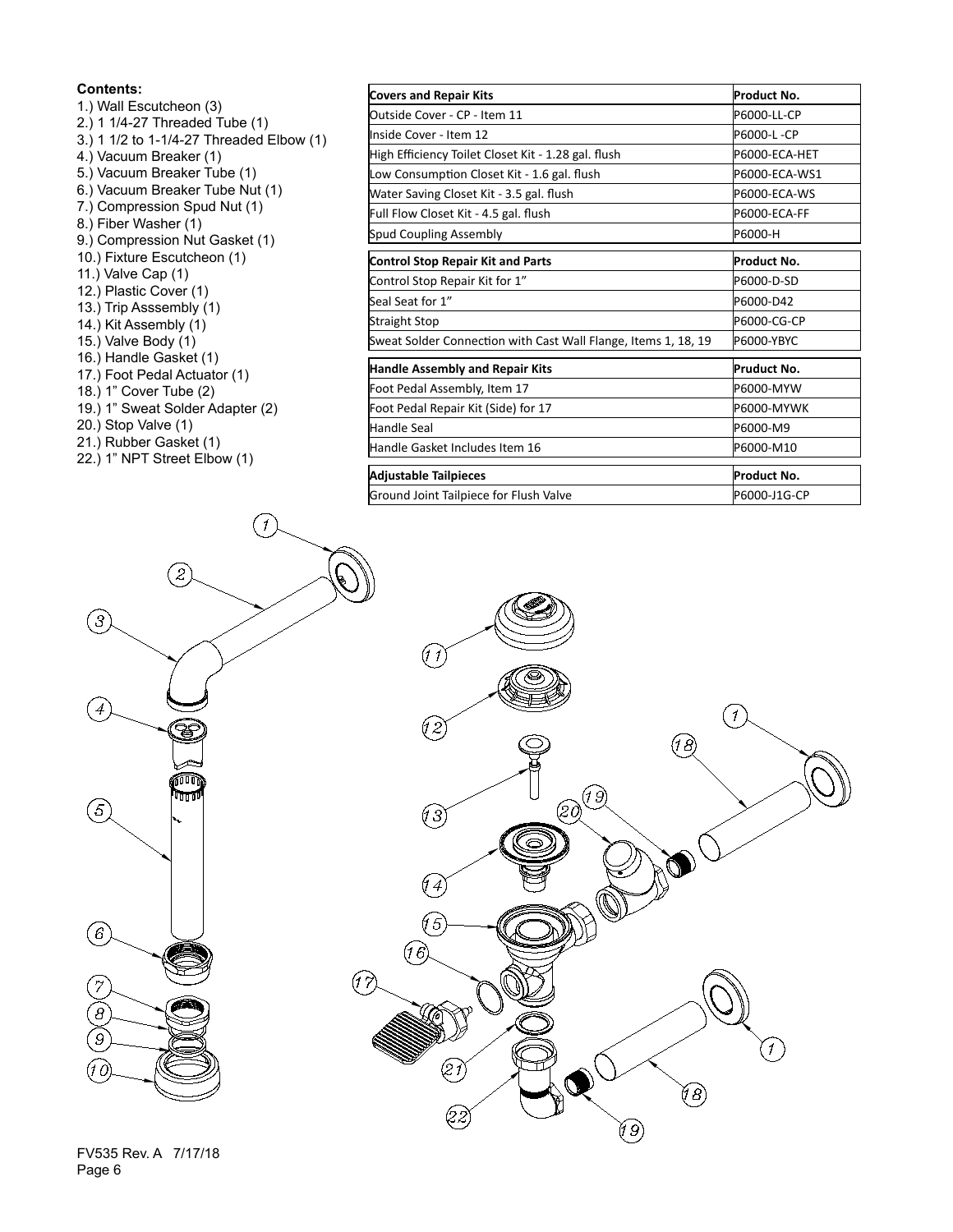### **Trouble Shooting Guide**

| Problem                                                       | Cause                                                                                                                                                                                                                         | <b>Corrective Action</b>                                                                                                                                                                                                                                                                                                                                                                                                                                                                                                                                                                                                                                     |
|---------------------------------------------------------------|-------------------------------------------------------------------------------------------------------------------------------------------------------------------------------------------------------------------------------|--------------------------------------------------------------------------------------------------------------------------------------------------------------------------------------------------------------------------------------------------------------------------------------------------------------------------------------------------------------------------------------------------------------------------------------------------------------------------------------------------------------------------------------------------------------------------------------------------------------------------------------------------------------|
| Valve will not operate.                                       | 1.) Stop valve is closed.<br>2.) Supply valve is closed.                                                                                                                                                                      | 1.) Open stop valve.<br>2.) Open supply valve.                                                                                                                                                                                                                                                                                                                                                                                                                                                                                                                                                                                                               |
| Insufficient volume of water<br>to adequately siphon fixture. | 1.) Stop valve is not open enough.<br>2.) Urinal trip mechanism installed in<br>wrong kit, urinal for closet.<br>3.) Insufficient volume or pressure at<br>supply.                                                            | 1.) Open stop valve for desired volume of water.<br>2.) Replace urinal part with proper closet valve<br>part.<br>3.) If gauges are not available to measure supply<br>pressure or volume of water at the valve, com-<br>pletely remove the working parts and open the<br>stop valve to allow water to pass through the<br>empty valve. If the supply is adequate to siphon<br>the fixture, the guide ring may be removed from<br>the guide assembly to provide additional flow.<br>Should this provide unsatisfactory, steps should<br>be taken to increase the pressure and/or supply.                                                                      |
| Flush valve shuts off too<br>quickly.                         | 1.) Damaged or punctured diaphragm.                                                                                                                                                                                           | 1.) Install new P6000-EUA or P6000-ECA replace-<br>ment kit to remedy the problem.                                                                                                                                                                                                                                                                                                                                                                                                                                                                                                                                                                           |
| Valve is short flushing.                                      | 1.) Cylinder guide assembly and dia-<br>phragm assembly are not tight.<br>2.) Enlarged bypass orifice.<br>3.) Urinal trip mechanism (blue #13) in<br>closet flush valves.                                                     | 1.) Screw the two assemblies hand tight.<br>2.) Install the new P6000-ECA, P6000-EUA re-<br>placement kit to remedy the problem.<br>3.) Install closet trip mechanism.                                                                                                                                                                                                                                                                                                                                                                                                                                                                                       |
| Valve is flushing too long or<br>not shutting off.            | 1.) Trip mechanism not seating properly<br>anism and retainer disc.<br>2.) By-pass orifice is plugged or partially<br>plugged.<br>3.) Line pressure is not adequate to force<br>trip mechanism to seal.<br>4.) Cracked cover. | 1.) Disassemble parts and rinse thoroughly.<br>due to foreign material between trip mech-2.) Examine by-pass orifice and clean if neces-<br>sary being certain not to enlarge orifice opening.<br>3.) Pressure is inadequate or has dropped below<br>minimum operating range. Steps should be taken<br>to increase the line pressure.<br>4.) Replace cover with new one.                                                                                                                                                                                                                                                                                     |
|                                                               | Water splashes out of fixture. [1.] Supply volume is more than is neces-<br>sary.<br>2.) Lime accumulation on vortex or<br>spreader holes of fixture.                                                                         | 1.) Adjust downward on control stop.<br>2.) Remove the lime build up.                                                                                                                                                                                                                                                                                                                                                                                                                                                                                                                                                                                        |
|                                                               | Flush is not considered quiet. [1.] Control stop may not be adjusted for<br>quiet operation.<br>2.) Fixture may be contributing to noise.                                                                                     | 1.) Adjust the control stop for quiet operation<br>keeping in mind the fixture evacuation require-<br>ments.<br>3.) Piping system may be source of noise. [2.) Check noise created by fixture by placing a<br>cover over the bowl opening to separate valve<br>noise from bowl noise. If it is determined the fix-<br>ture is too noisy, consult with fixture manufacturer.<br>3.) High pressure in the system can sometimes<br>be controlled by the stop valve. Other sources of<br>noise may be the absence of air chambers and<br>shock arrestors, loose pipes, improper size pipes,<br>etc. In these cases the building engineer should<br>be consulted. |
| Handle assembly leaking.                                      | 1.) Handle assembly is not tight.                                                                                                                                                                                             | 1.) Tighten handle assembly.                                                                                                                                                                                                                                                                                                                                                                                                                                                                                                                                                                                                                                 |
|                                                               | Water drips from chrome cap. [1.] P6000-L inside plastic cap is cracked.                                                                                                                                                      | 1.) Replace P6000-L plastic cap.                                                                                                                                                                                                                                                                                                                                                                                                                                                                                                                                                                                                                             |

### **Care of Chrome-Plated Surfaces**

The suggested cleaning of chrome-plated surfaces is simply to clean them with soap and water then dry. Commercial cleaning compounds are never recommended.

### **Seasonal Use**

Valves used in installations subject to shutdown because of cold and freezing conditions should be maintained in the following manner. After the main supply has been shut off and the water drained from the system, remove the stop cap and stop valve internals to allow the water to drain from the flush valve itself.